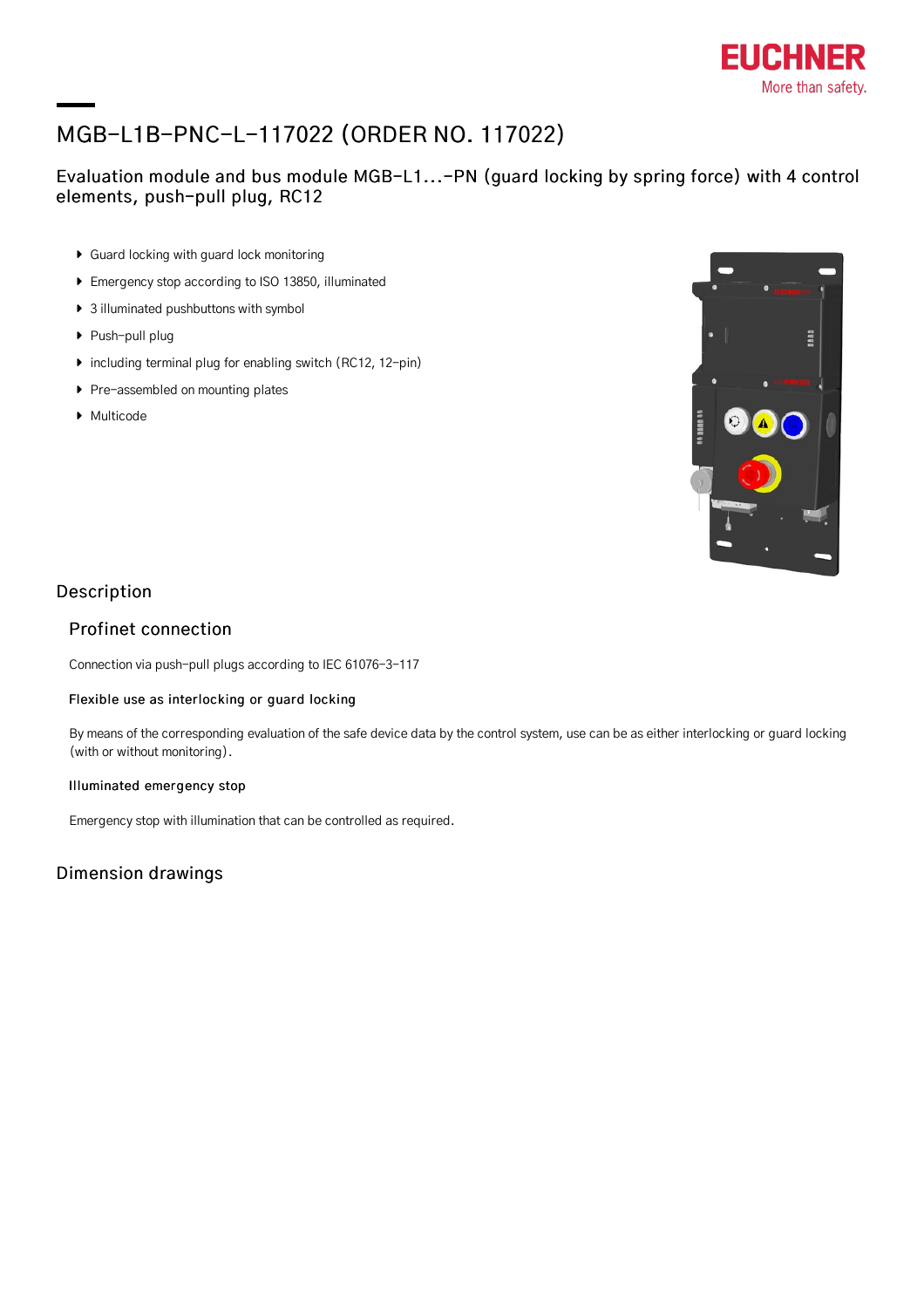

### Technical data

### Approvals



#### Work area

Assured release distance s ar

Door position max. 65 mm

#### Controls and indicators

Assignment diagram

| Item | Extras                | Color  | Designation1   Number   LED   Note slide- |  | in label | Version                          | Switching<br>element | Slide-in<br>label |
|------|-----------------------|--------|-------------------------------------------|--|----------|----------------------------------|----------------------|-------------------|
| 90   | printed               | white  |                                           |  |          | <b>Illuminated</b><br>pushbutton | 1 <sub>NO</sub>      |                   |
| 91   | printed               | yellow |                                           |  |          | Illuminated<br>pushbutton        | 1 <sub>NO</sub>      |                   |
| 92   | printed               | blue   |                                           |  |          | Illuminated<br>pushbutton        | 1 <sub>NO</sub>      |                   |
| 94   | with<br>adhesive ring |        |                                           |  |          | Emergency stop<br>illuminated    | 2 PD                 |                   |

### Electrical connection ratings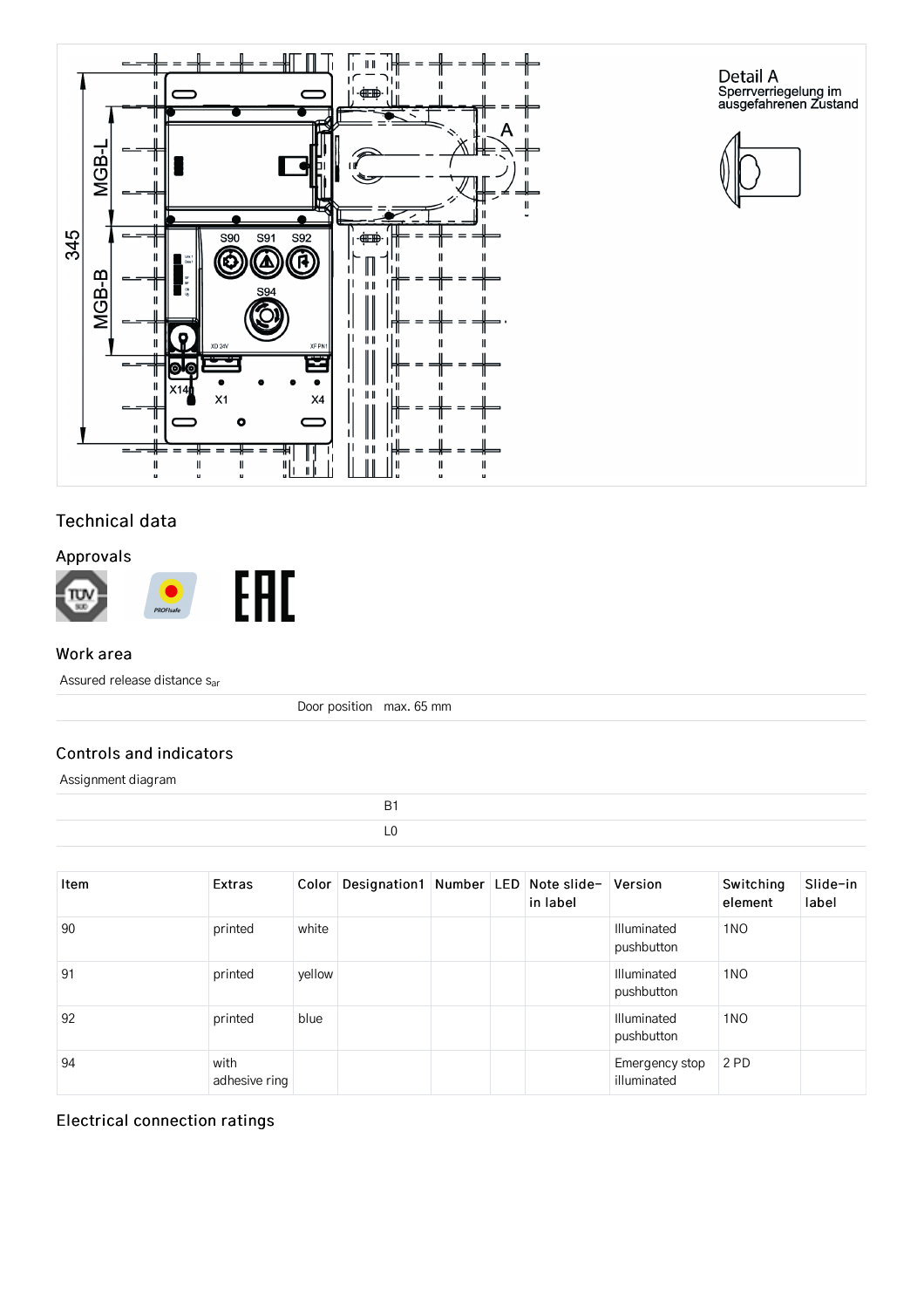#### Connecting cable

|                                                                    | Ethernet PROFINET I/O cable, at least cat. 5e              |
|--------------------------------------------------------------------|------------------------------------------------------------|
| Current consumption                                                | max. 500 mA                                                |
| Rated insulation voltage U <sub>i</sub>                            | 75 V                                                       |
| maximum feed-in current in the connection block                    |                                                            |
| X1                                                                 | max, 4000 mA                                               |
| <b>EMC</b> protection requirements                                 | In accordance with EN $61000-4$ and EN $61326-3-1$         |
| Rated impulse withstand voltage U <sub>imp</sub>                   | $0.5$ kV                                                   |
| Safety class                                                       | Ш                                                          |
| Transponder coding                                                 | Multicode                                                  |
| Degree of contamination (external, according to EN<br>$60947 - 1)$ | 3                                                          |
|                                                                    | Power supply X1                                            |
| Fusing                                                             |                                                            |
|                                                                    | extern min. 1 A träge                                      |
| Operating voltage DC                                               |                                                            |
| L1                                                                 | 24 V DC -15%  +10%                                         |
|                                                                    | ((verpolsicher, geregelt, Restwelligkeit <5%, PELV))       |
| Auxiliary voltage DC                                               |                                                            |
|                                                                    | L2 24 V DC -15%  +10%                                      |
|                                                                    | (The auxiliary voltage is not required for the MGB system) |

Mechanical values and environment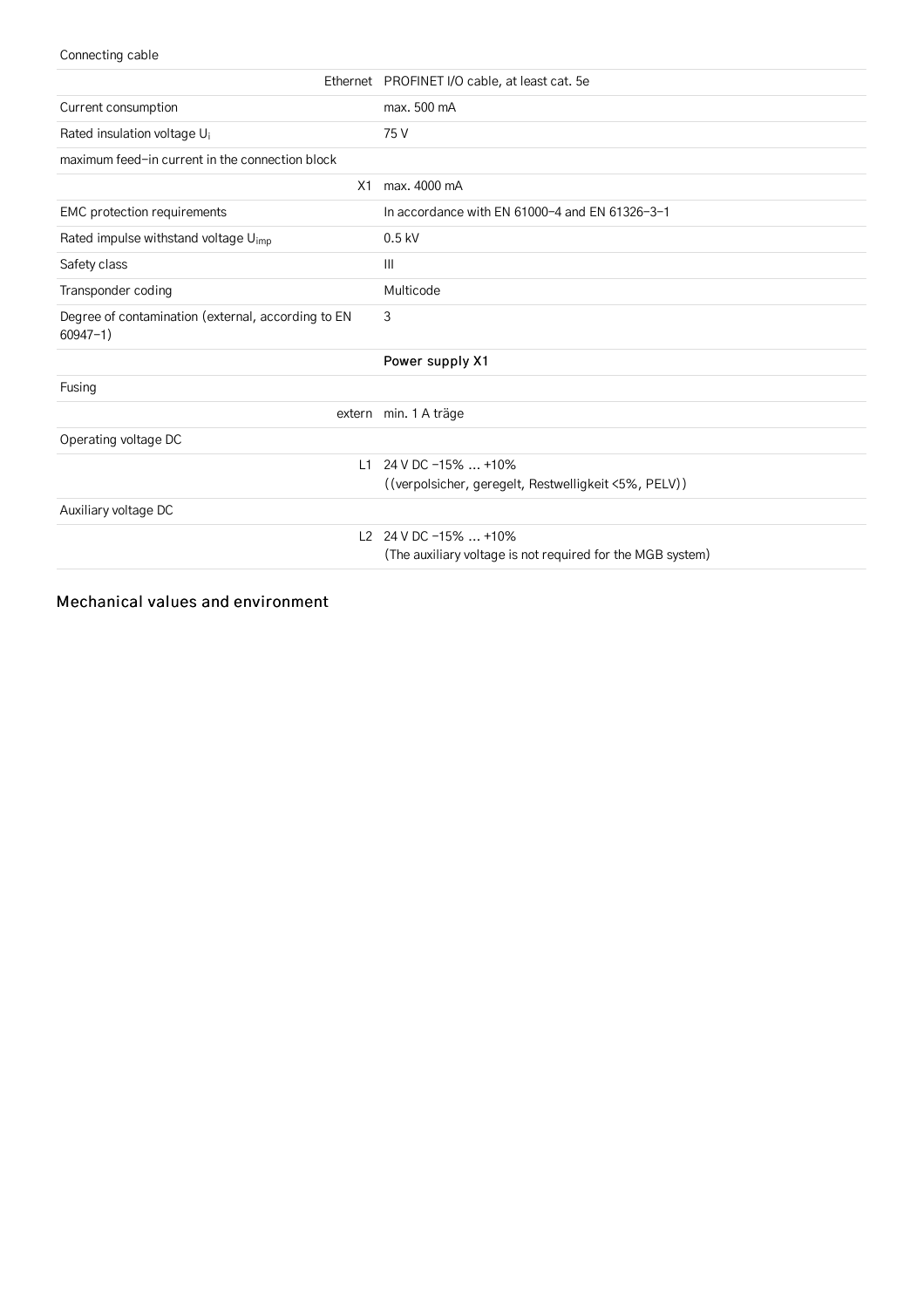Ambient temperature

| at $U_B = 24V$ DC $-20$ +55 °C                                                              |                                                                                                                                                                                            |
|---------------------------------------------------------------------------------------------|--------------------------------------------------------------------------------------------------------------------------------------------------------------------------------------------|
| Connection                                                                                  |                                                                                                                                                                                            |
|                                                                                             | Plug connector RC12<br>(X14)                                                                                                                                                               |
|                                                                                             | Push-pull power<br>(X1 (The document PROFINET "Cabling and Interconnection Technology" from the<br>PNO aids in the correct selection of cables.))                                          |
| according to IEC 61076-3-117, variant 14, screened,<br>Profinet I/O cable, at least cat. 5e | Push-pull RJ45<br>(X4 (The document PROFINET "Cabling and Interconnection Technology" from the<br>PNO aids in the correct selection of cables.))                                           |
| Degree of protection                                                                        | <b>IP54</b>                                                                                                                                                                                |
| Guard locking principle                                                                     | Closed-circuit current principle                                                                                                                                                           |
| Installation orientation                                                                    | Door hinge DIN left                                                                                                                                                                        |
| Material                                                                                    |                                                                                                                                                                                            |
| Housing                                                                                     | Fiber glass reinforced plastic, nickel-plated die-cast zinc, stainless steel                                                                                                               |
| Mechanical life                                                                             |                                                                                                                                                                                            |
| in case of use as door stop, and 1 Joule impact energy                                      | $0.1 \times 10^{6}$                                                                                                                                                                        |
|                                                                                             | $1 \times 10^6$                                                                                                                                                                            |
| Reaction time                                                                               |                                                                                                                                                                                            |
|                                                                                             | Door position max. 550 ms Turn-off time<br>(The reaction time is the max. time between the change in the input status and the<br>deletion of the corresponding bit in the bus protocol.)   |
| Guard locking                                                                               | max. 550 ms Turn-off time<br>(The reaction time is the max. time between the change in the input status and the<br>deletion of the corresponding bit in the bus protocol.)                 |
|                                                                                             | Enabling switch max. 250 ms Turn-off time<br>(The reaction time is the max. time between the change in the input status and the<br>deletion of the corresponding bit in the bus protocol.) |
|                                                                                             | Bolt position max. 550 ms Turn-off time<br>(The reaction time is the max. time between the change in the input status and the<br>deletion of the corresponding bit in the bus protocol.)   |
| Emergency stop / machine stop                                                               | max. 250 ms Turn-off time<br>(The reaction time is the max. time between the change in the input status and the<br>deletion of the corresponding bit in the bus protocol.)                 |
| Switching frequency                                                                         | $0.25$ Hz                                                                                                                                                                                  |
| Shock and vibration resistance                                                              | according to EN 60947-5-3                                                                                                                                                                  |
| Locking force Fzh                                                                           | 2000 N                                                                                                                                                                                     |

Reliability values according to EN ISO 13849-1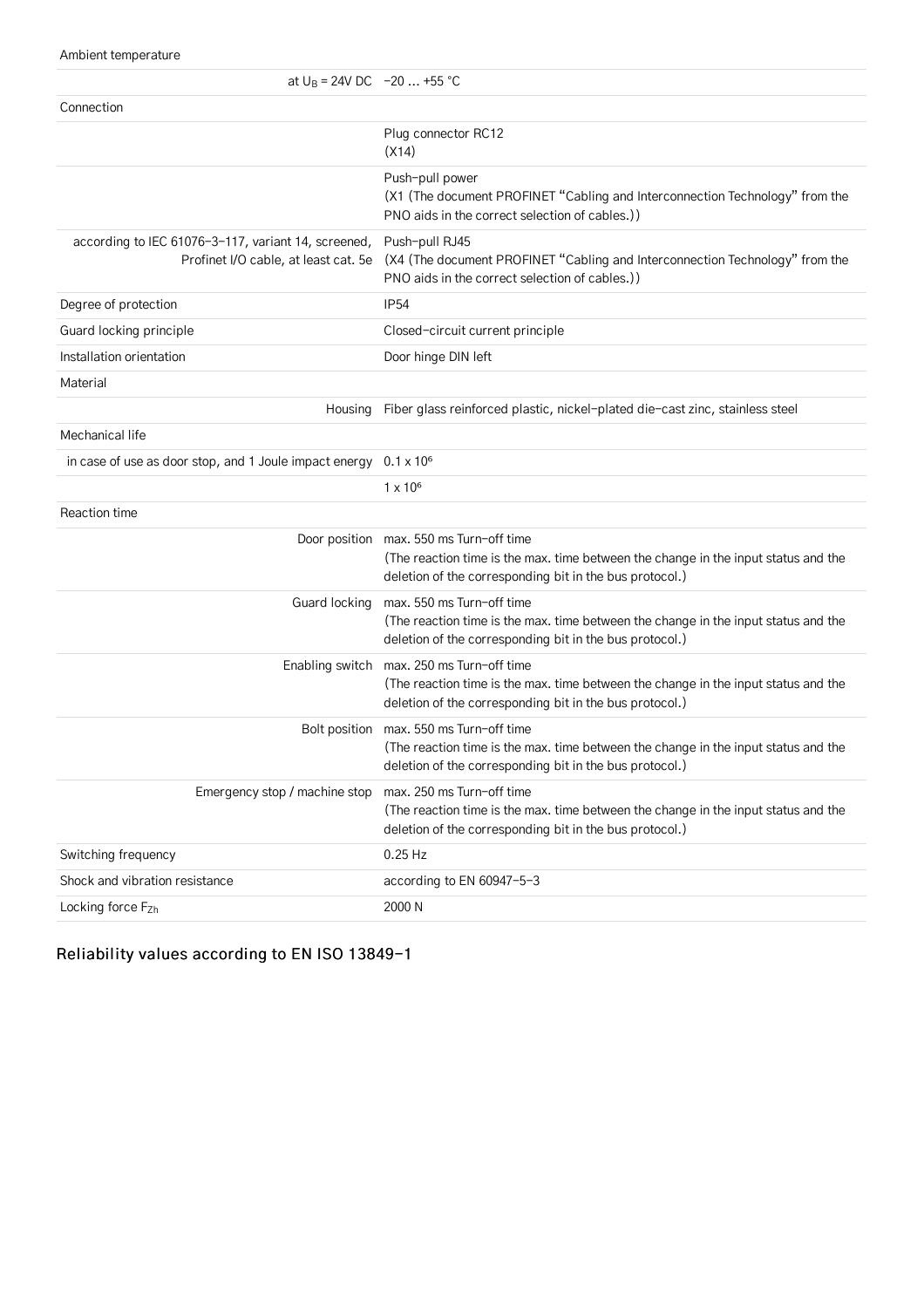| 114529                                | Adhesive labels suitable for MGB evaluation<br>MCD-A-DIATECET-NMO1-114E20                       |
|---------------------------------------|-------------------------------------------------------------------------------------------------|
| <b>Adhesive labels</b>                |                                                                                                 |
| Miscellaneous                         |                                                                                                 |
| <b>Accessories</b>                    |                                                                                                 |
|                                       |                                                                                                 |
| Ethernet                              |                                                                                                 |
| Data interface                        |                                                                                                 |
| Safety data protocol                  | Profisafe (IEC 61784-3-3)                                                                       |
| Interface, bus<br>Bus data protocol   | Profinet (IEC 61158 type 10)                                                                    |
|                                       |                                                                                                 |
| Product version number                | V3.30.11                                                                                        |
| Miscellaneous                         |                                                                                                 |
| PFH <sub>D</sub>                      | $4.07 \times 10^{-8}$<br>(Fixed failure rate without consideration of faults in wearing parts.) |
| Category                              | 4                                                                                               |
| Performance Level                     | PL e                                                                                            |
| Diagnostic Coverage (DC)              | 99 %                                                                                            |
|                                       | Monitoring of guard locking and the guard position                                              |
| $PFH_D$                               | $4.1 \times 10^{-8}$                                                                            |
| Category                              | 4                                                                                               |
| Performance Level                     | PL e                                                                                            |
|                                       | Enabling switch evaluation                                                                      |
| $PFH_D$                               | $4.1 \times 10^{-8}$                                                                            |
| Category                              | 4                                                                                               |
| Performance Level                     | PL e                                                                                            |
|                                       | Emergency-stop evaluation                                                                       |
|                                       | Enabling switch (Acc. to manufacturer's specifications)                                         |
| $B_{10D}$                             |                                                                                                 |
| Emergency stop 0.13 x 10 <sup>6</sup> | Enabling switch                                                                                 |
| $B_{10D}$                             |                                                                                                 |
|                                       | Emergency stop                                                                                  |
| $PFH_D$                               | $3.91 \times 10^{-8}$                                                                           |
| Performance Level                     | PL e                                                                                            |
| Category                              | 4                                                                                               |
|                                       | Control of guard locking                                                                        |
| Safety Integrity Level                | SIL 3 (EN 62061:2005)                                                                           |
| Mission time                          | 20y                                                                                             |

[MGB-A-PLATESET-NN01-114529](http://www.euchner.de/en-us/a/114529/)

- modules, bus modules and control modules
- ▶ silver, blank
- $\blacktriangleright$  Packaging unit = 10 pcs.

<span id="page-4-0"></span>Lens set [labeled](#page-5-1)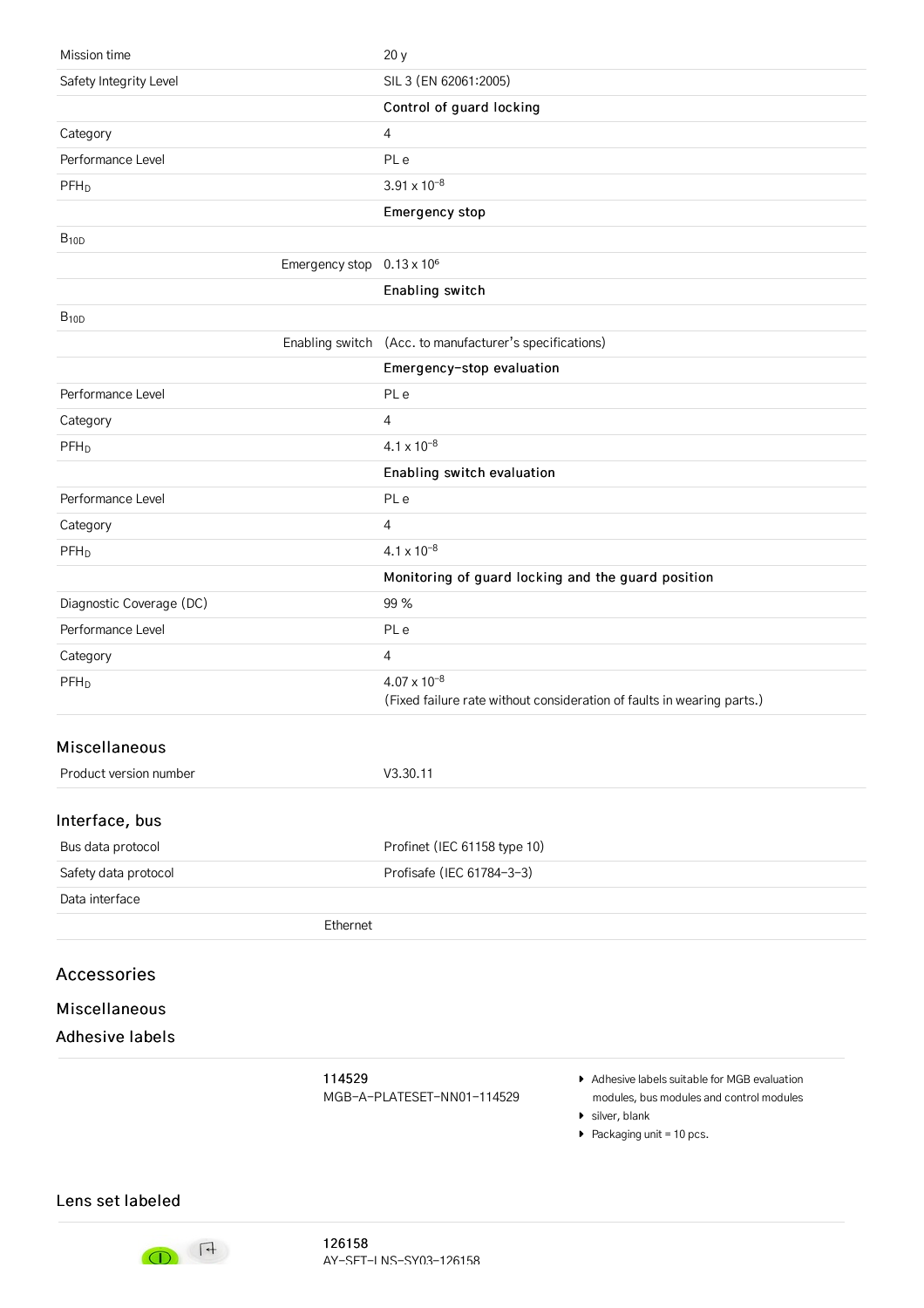<span id="page-5-1"></span><span id="page-5-0"></span>

|                                              | 158307<br>AY-SET-LNS-SY04-158307 |
|----------------------------------------------|----------------------------------|
| 20                                           | 160049<br>AY-SET-LNS-SY05-160049 |
| 面<br>$\textcircled{\scriptsize{\textsf{m}}}$ | 120377<br>AY-SET-LNS-SY01-120377 |
|                                              | 125359<br>AY-SET-LNS-SY02-125359 |
| Lens set, 5 colors                           |                                  |
|                                              | 120344<br>AY-SET-LNS-0001-120344 |
| $\bullet \bullet \bullet$                    | 163284<br>AY-SET-LNS-0003-163284 |
| Lens set, 6 colors                           |                                  |

<span id="page-5-3"></span><span id="page-5-2"></span>

120378 [AY-SET-LNS-0002-120378](http://www.euchner.de/en-us/a/120378/)

[ZSA](#page-6-0)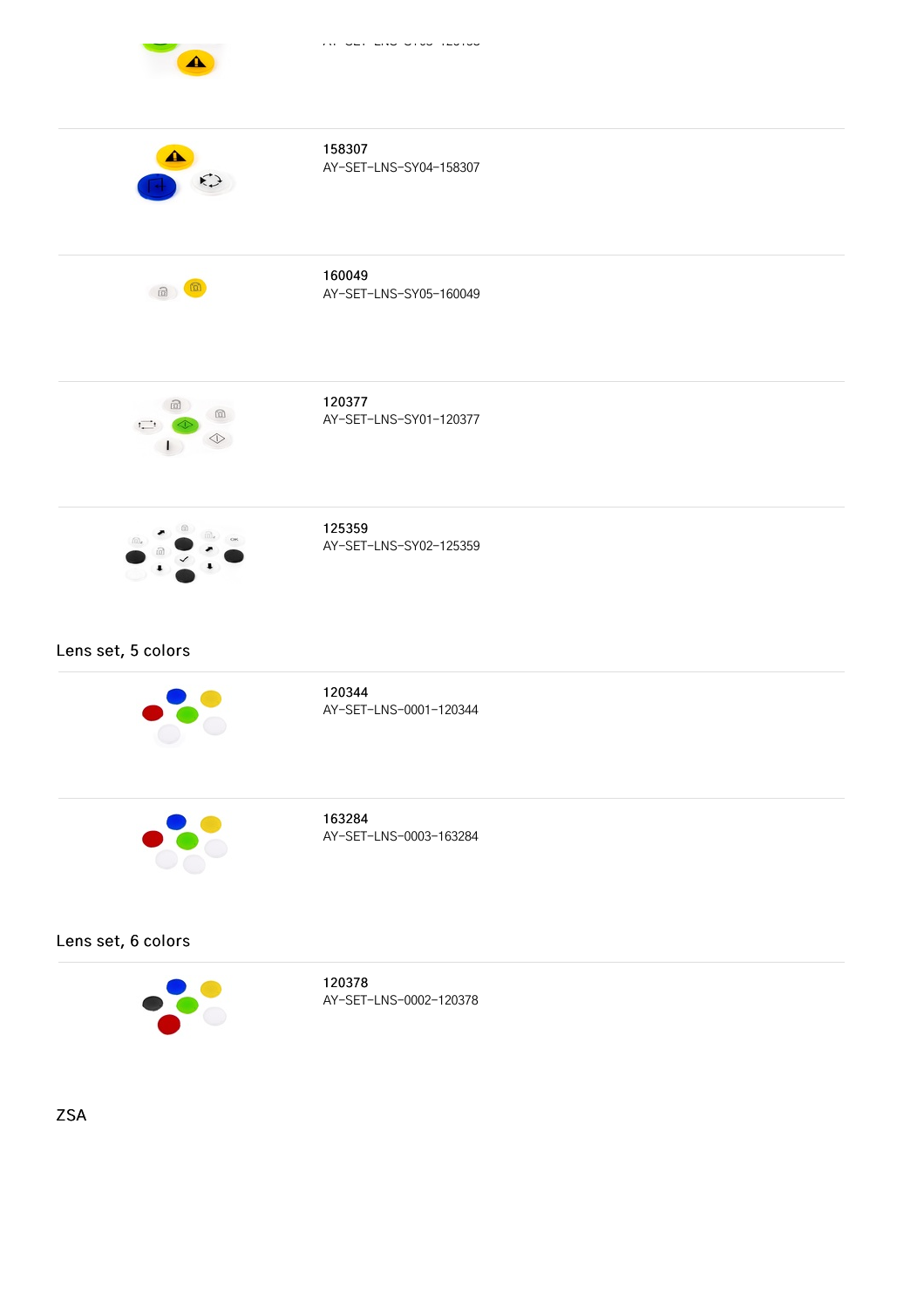### <span id="page-6-0"></span>ZSA, 3-stage, with cable and plug [connector](#page-6-1) RC12

<span id="page-6-1"></span>

|                         | 099495<br>ZSA099495C2038                                              | • Housing G1<br>▶ 3-stage function<br>Straight connecting cable with plug<br>connector, 15 m<br>Direct connection to safety switch |
|-------------------------|-----------------------------------------------------------------------|------------------------------------------------------------------------------------------------------------------------------------|
|                         | 100873<br>ZSA100873C2038                                              | • Housing G1<br>▶ 3-stage function<br>Straight connecting cable with plug<br>connector, 25 m<br>Direct connection to safety switch |
|                         | 092141<br>ZSA092141C2038                                              | Housing G1<br>▶ 3-stage function<br>Straight connecting cable with plug<br>connector, 5 m<br>Direct connection to safety switch    |
|                         | 097567<br>ZSA097567C2038                                              | • Housing G1<br>▶ 3-stage function<br>Straight connecting cable with plug<br>connector, 10 m<br>Direct connection to safety switch |
| <b>ZSB</b>              | ZSB, housing G1, 3-stage, +/- buttons, cable with plug connector RC12 |                                                                                                                                    |
|                         | 077040<br>ZSB077040                                                   | Housing G1<br>▶ 3-stage function<br>Straight connecting cable, 5 m<br>▶ Plug connector<br>$\blacktriangleright$ 2 pushbuttons      |
|                         | ZSB, housing G3, 3-stage, +/- buttons, cable with plug connector RC12 |                                                                                                                                    |
| <b>The Second State</b> | 077029                                                                | $\bullet$ 3-ctang function                                                                                                         |

<span id="page-6-4"></span><span id="page-6-3"></span><span id="page-6-2"></span>077029 [ZSB077029](http://www.euchner.de/en-us/a/077029/) 3-stage function ▶ Housing G3  $\blacktriangleright$  Straight connecting cable, 5 m  $\blacktriangleright$  Plug connector  $\blacktriangleright$  Two illuminated pushbuttons **Including holder** ZSB, housing G3, 3-stage, [illuminated](#page-6-5) +/- buttons, cable with plug connector RC12 085058 ▶ 3-stage function

<span id="page-6-5"></span>[ZSB085058](http://www.euchner.de/en-us/a/085058/) ▶ Housing G3 Straight connecting cable, 12 m Plug connector Two illuminated pushbuttons **Including holder** 

[ZSM](#page-7-0)